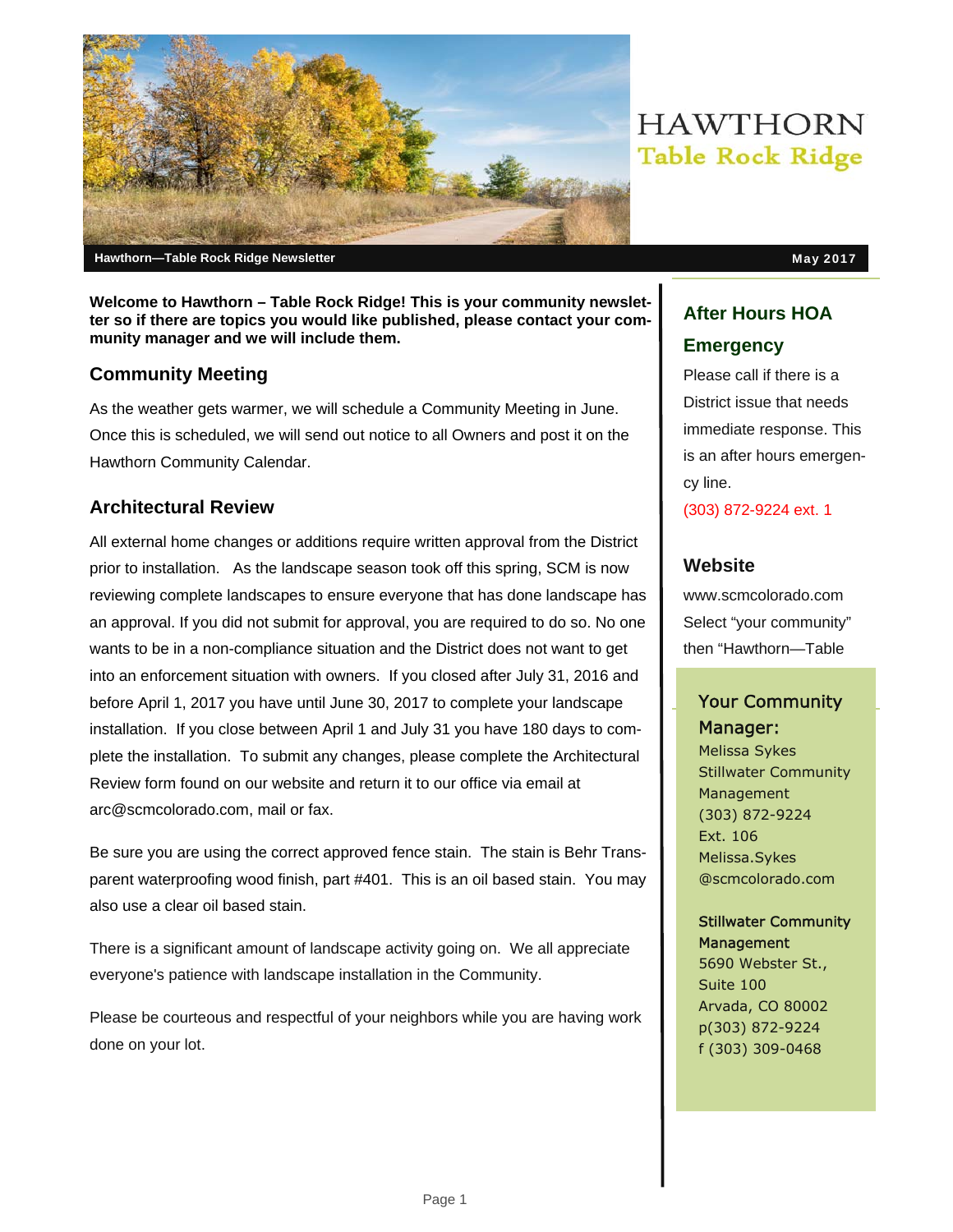#### **Native Areas**

It is important to understand that native areas are a fragile environment. Once development occurs and the native areas are disturbed, the area needs to be restored to its native state. After initial installation, it takes a few years of irrigation, maintenance and weed control to establish the native areas and several more years for the native habitat to mature. Ultimately it will take time for the native areas to be sustainable and healthy and to provide all the benefits this type of habitat has to offer. We appreciate your patience with this process. You may find additional information on the Native Areas section of the Hawthorn website. You may view this page view the link below:

https://www.scmcolorado.com/your-community/hawthorn-table-rock-ridge/ hawthorn-native-areas/

#### **Park and Field Use**

Hawthorn has two beautiful grass areas one on each side of Gilbert Street at the entrance to the Community. The grass area on the East side of Gilbert Street has two soccer goals and the area on the West side of Gilbert street has two volleyball nets. If you would like exclusive use or have regular sport team practices and you would like to use either of these areas, you may do so. There is a Park Reservation form that would need to be completed, you may find this form within the Resolution Adopting a Park and Open Space Use Policy on the Hawthorn Documents page on our website. Please contact Melissa Sykes with any questions about reserving a field. Please note, if you see anyone who is using the fields for regular sports practices and you do not feel they have followed the appropriate steps, please notify Melissa Sykes. The idea behind renting the field for regular practice is so a deposit can be held on the event there is damage.

#### **Parking within the Community**

There has been discussion between the District and Jefferson County about enforcement of residents who park on the street. It has been determined that the District can enforce parking on the streets within the Community as per the Covenants and Restrictions for Hawthorn. The Covenants states that vehicles shall be parked in garages and in driveways before being parked in streets. Vehicles may be parked on streets, as a temporary expedient for loading, delivery, or emergency.

#### **Trash Service**

Trash pickup is every Wednesday with Recycle every other Wednesday. You may view the Recycle pickup schedule by viewing the Hawthorn— Table Rock Ridge page at www.scmcolorado.com Also, please remember that your trash cans and any miscellaneous items for trash pickup are to be stored out of sight from the street and neighboring homes.



#### **Annual District**

#### **Operation's Fee**

The District Operations fee is due January 15th each year. You will receive an invoice in the mail from our office in December.

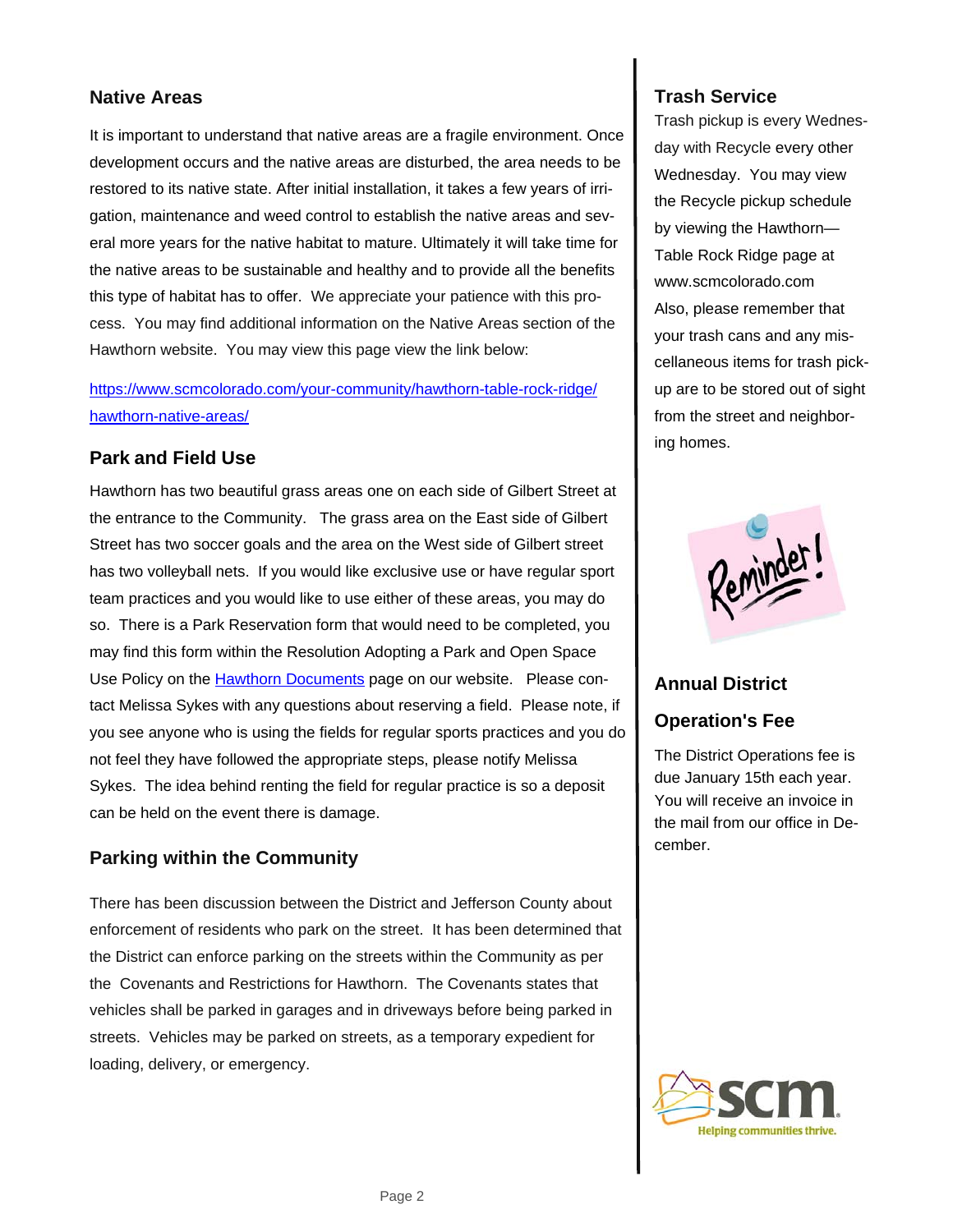#### **Pets**

Like the Loch Ness monster or Bigfoot, the fabled poop fairy has been the stuff of legend. Flying undetected in parks, neighborhoods and schoolyards, she was said to follow close behind dogs and their owners, picking up what the dog left behind before flying off to the next canine creation. A widespread belief that she existed seemed to reassure some that cleaning up after one's dog was optional. It is imperative for the safety, health and well being of the Hawthorn community that homeowners take responsibility for their animal's waste. Accountability is key and the Board Of Directors encourages residents to let Melissa, know about specific incidents where residents do not follow the guidelines. All pet owners are required to immediately clean up any dog waste anyplace within the community. It is a violation to not do so and is against the law. Owners are encouraged to notify SCM if you see violators. If this activity happens in your yard, you may also call Jefferson County Animal Control at 303-271-5070. The Park has dog waste stations for your convenience.

#### **Animals on the Loose**

Dogs allowed to roam the streets are not only a nuisance and dangerous to the public, but are in constant danger from cars, irate people, and even other dogs. For these reasons, *all dogs must be on a leash or confined on the owners premises at all times.* Dogs in violation of the leash law may be detained by a citizen, turned over to Animal Control, and impounded at the local Animal Center. Impoundment and board fees must be paid by the owner before the dog can be released. Failure to claim an impounded dog does not relieve the owner of liability for payment of all fees.

#### **Community**

Table Rock Ridge is governed by the Hawthorn Metropolitan District. There is not an HOA at Table Rock Ridge. A metropolitan district is a local government defined as a "special district" by the State of Colorado that sits below the state government which in turn sits below the federal government. Unlike an HOA, the District must submit several filings yearly to the state such as financial reports and election results. Elections are run once yearly for all special districts and those elections must comply with state election laws. This is a complex link to type: http://www.colorado.gov/cs/Satellite/DOLA-Main/CBON/1251594652456 but the State of Colorado, Department of Local Affairs governs special districts and there is a wealth of information about special districts at this link. The management of Hawthorn, because it is a special district, needs to have an attorney to handle many of the state required filings and reports and an accountant to collect and certify tax receipts and produce financial reports. Hawthorn also has a professional management company, Stillwater Community Management (SCM) to help and support the homeowners in day to day community operations and manage service contracts. If you need anything District, Board or community related, please contact SCM.